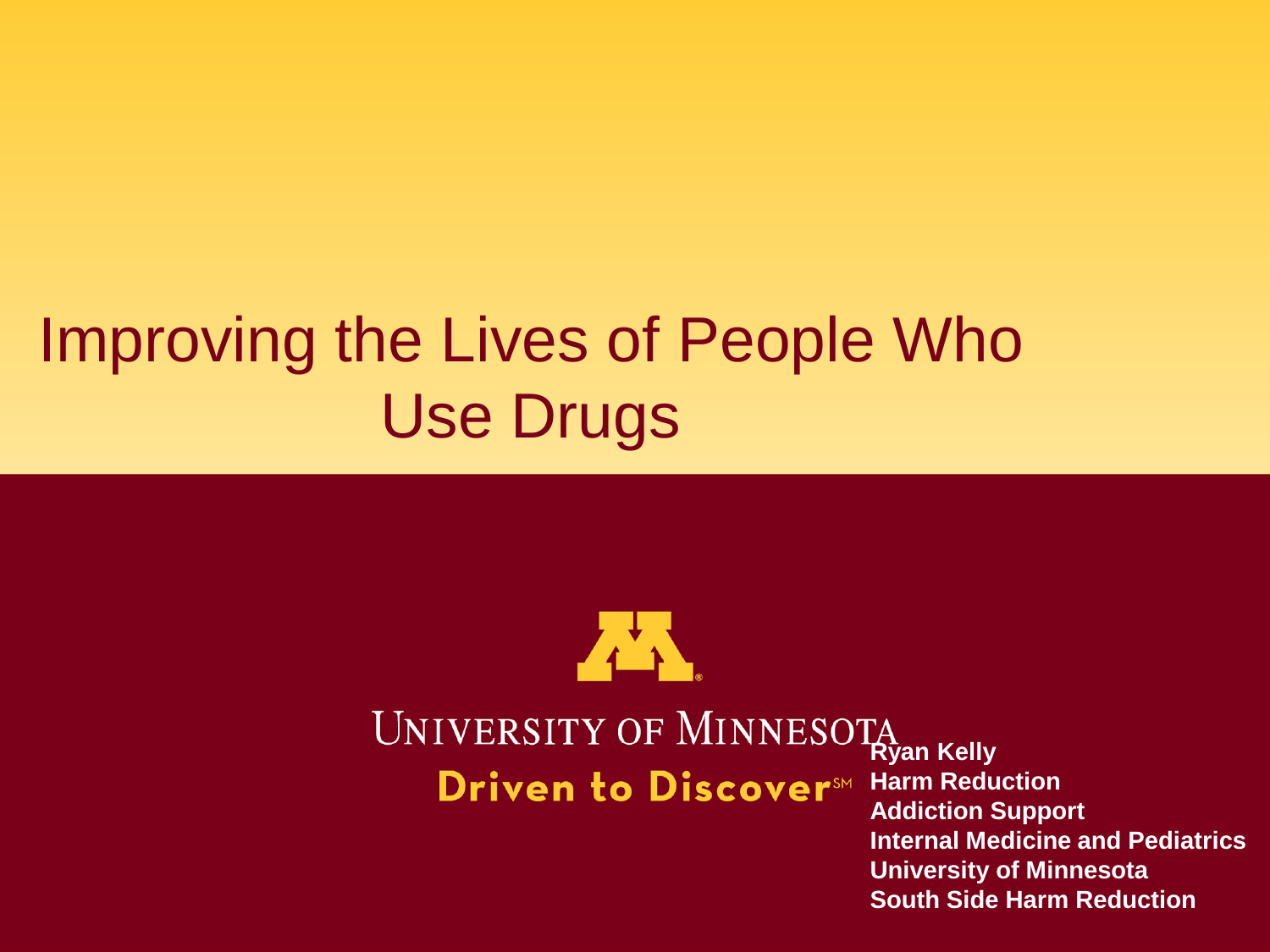### Areas of Interest:

- How can providers and SSPs work together to decrease overdoses and injection related infections?
- How can easier access to buprenorphine lead to increased control of opioid and less episodes of opioid withdrawal?
- How to increase access to medical care using "telemedicine?"
- Increase access to Hep C cure

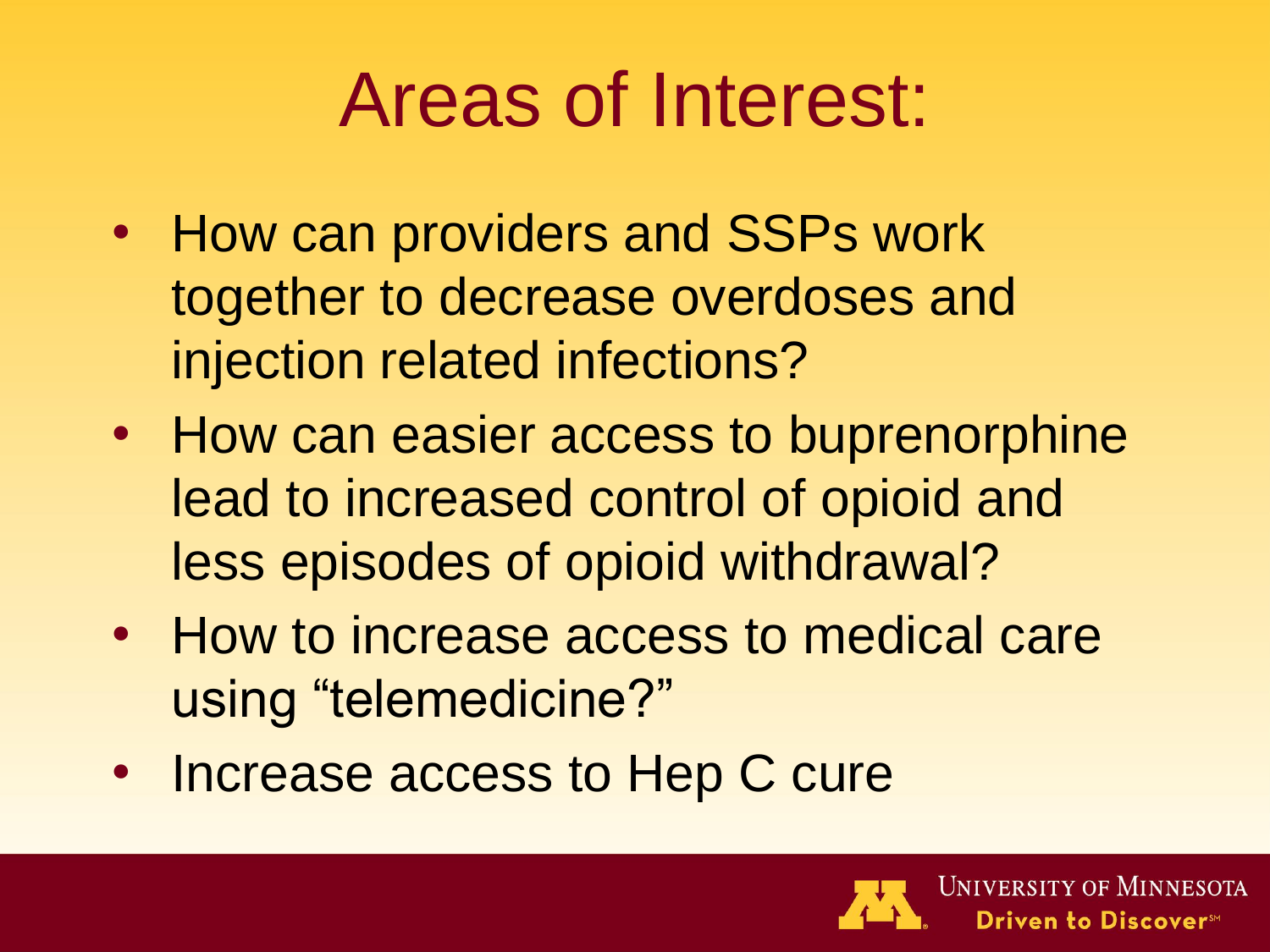**How can providers and SSPs work together to improve the lives of PWUD?**

- Decrease OD
- Decrease Infections
	- HIV: PrEP
	- Hep A: immunize
	- Hep C: increase access to supplies and education on use
	- Hospitalizations for bacteria related infections: increase access to supplies and education on use

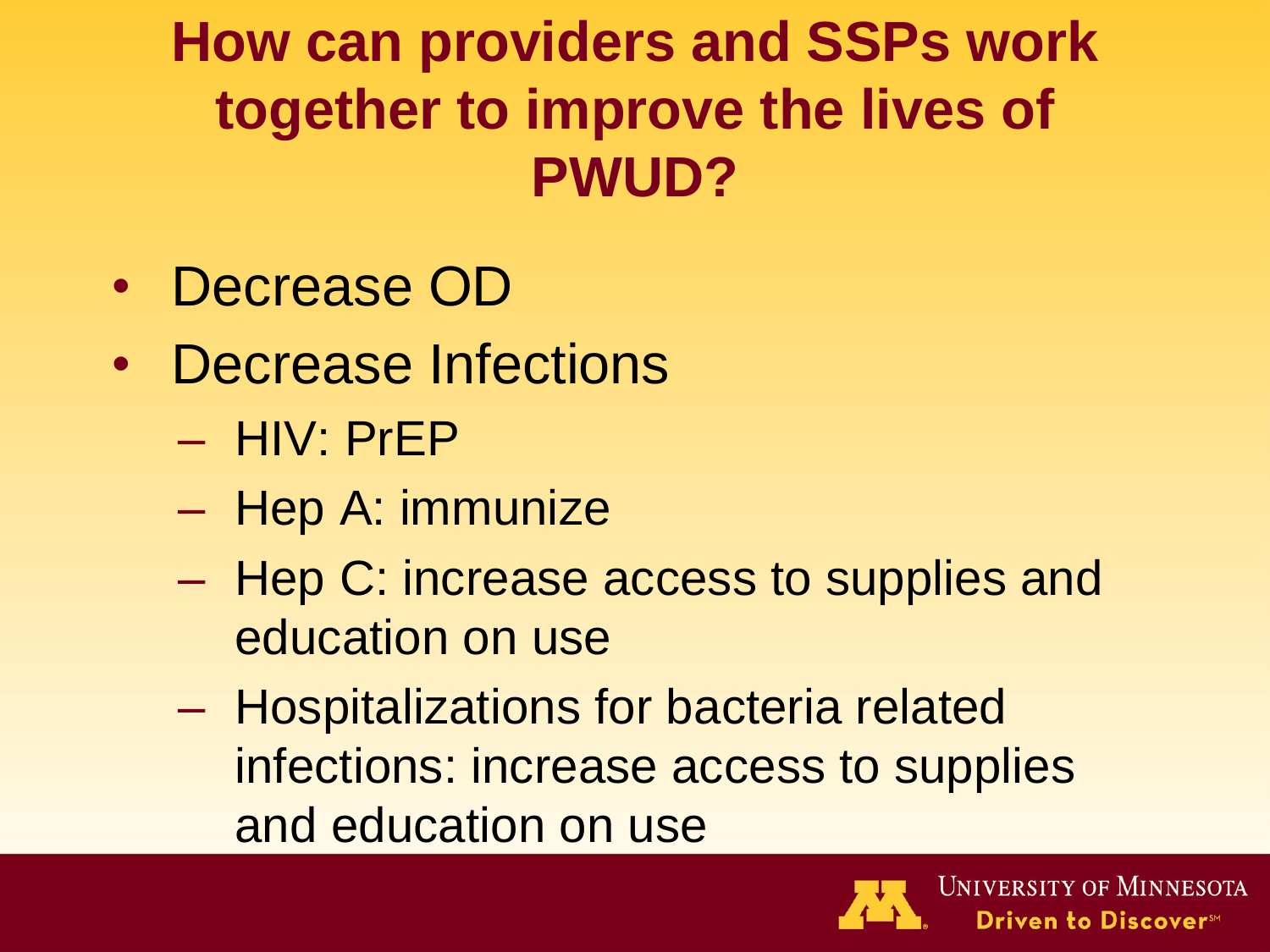# The Injection Process



### **Lack of any the following can lead to infections:**

- Clean surface
- Wash hands
- Mix drug ("cooking")
- **Draw through filter** (also called a rinse)
	- Don't share rinses
	- Discuss risk of re-using
- Find site, clean skin
- **Tourniquet**
- Inject (don't lick needle!)
- **Band aid**

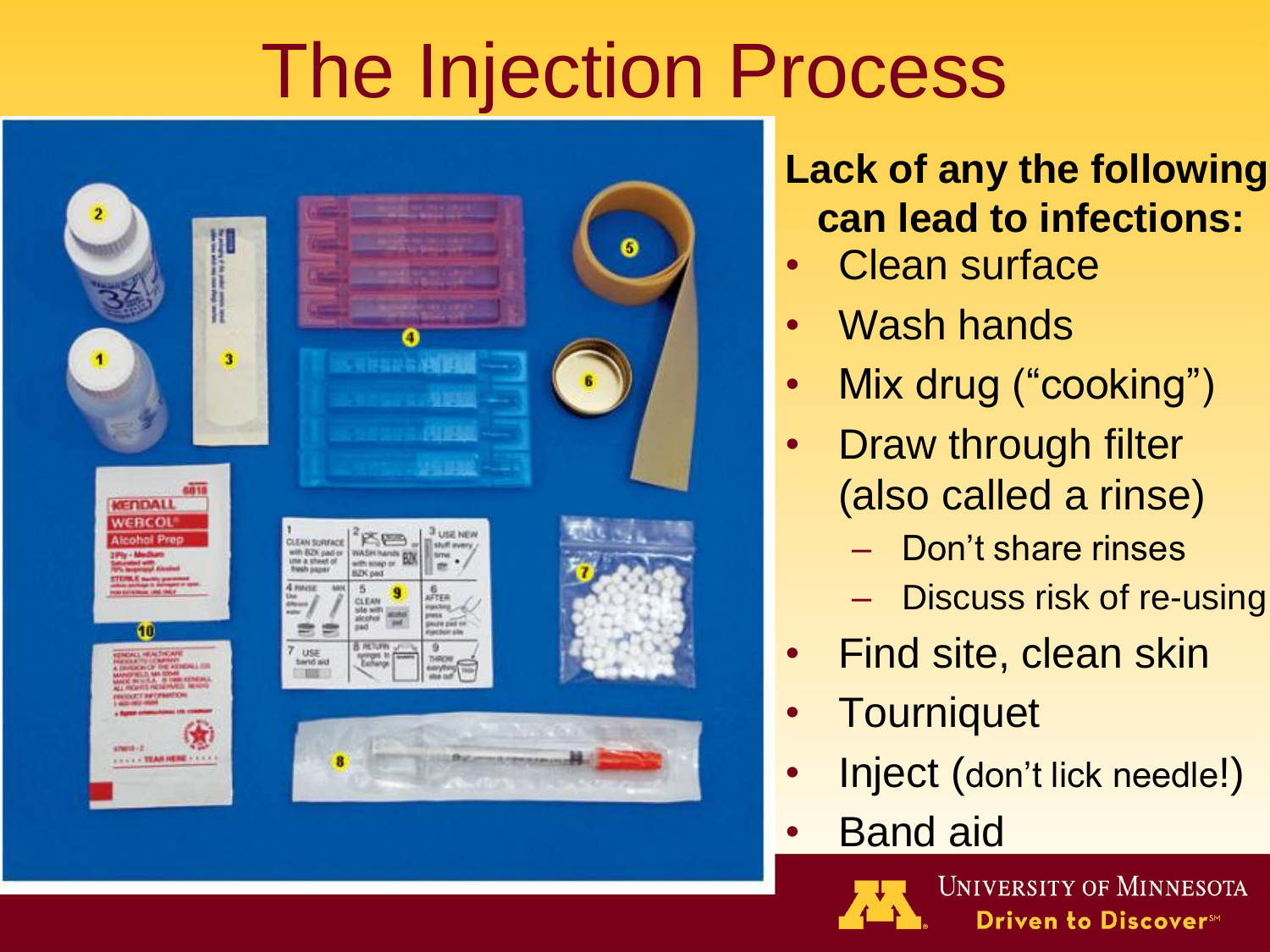## Re-using syringes= infections





**UNIVERSITY OF MINNESOTA** Driven to Discover<sup>sM</sup>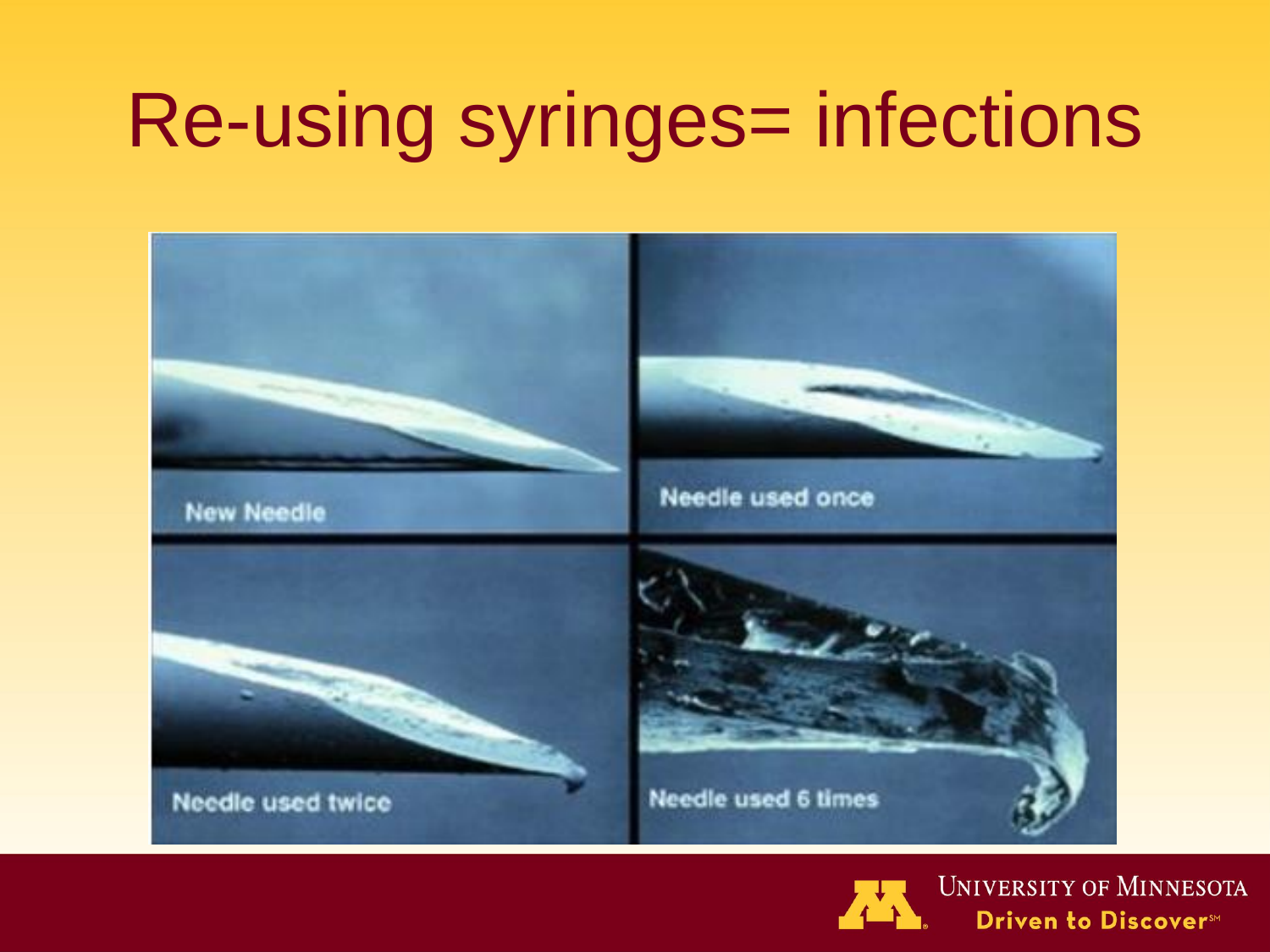**For PWUD with opioid dependence, who are interested in having more control of use, with less episodes of withdrawal:**

- Buprenorphine (Suboxone) during the Age of Fentanyl
	- Many ways to take bupe to feel well
	- How can we educate people on microdosing techniques?

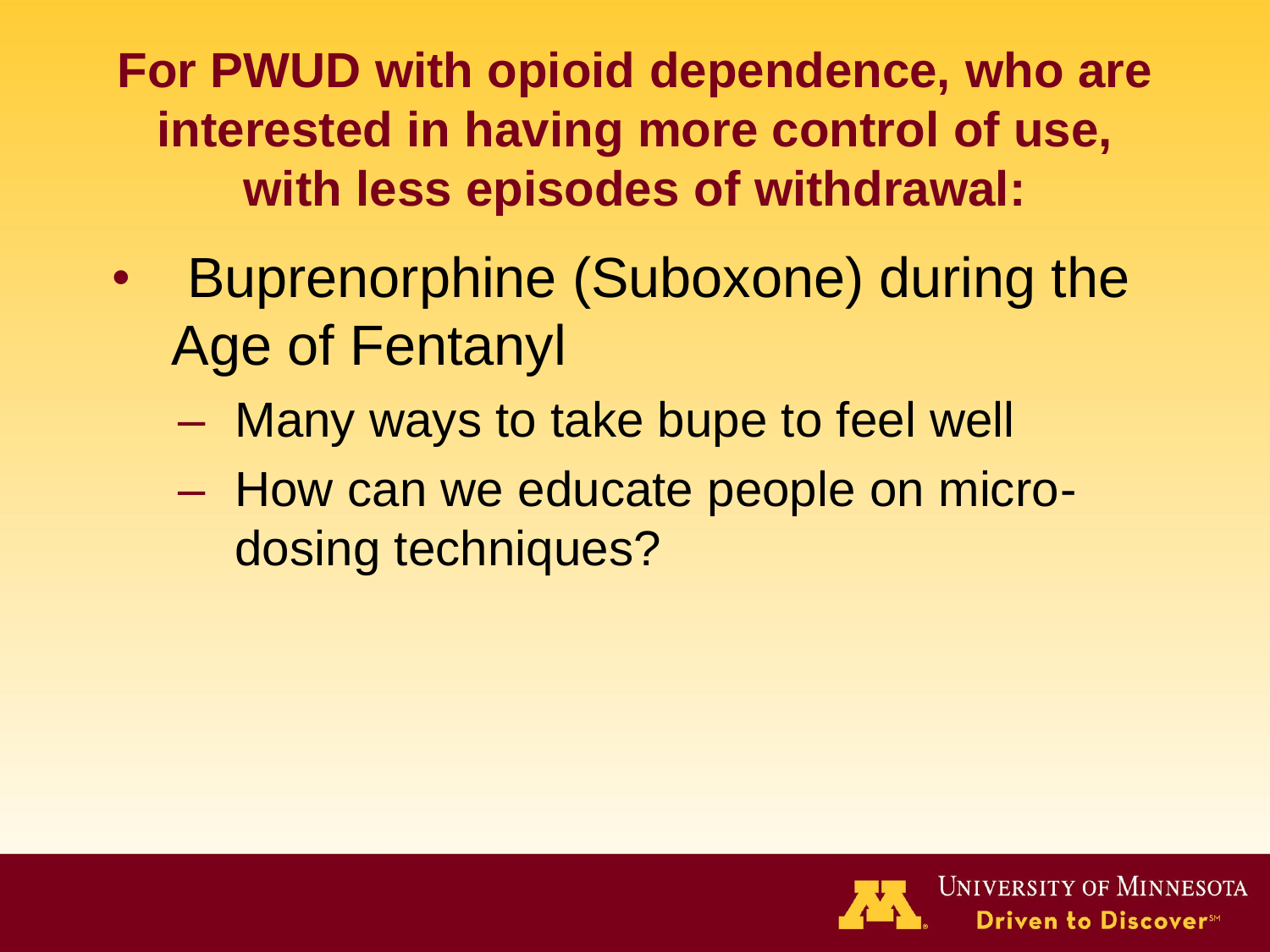#### Suboxone (buprenorphine/naloxone) Home Induction Instructions

For some people, the "classic" induction with Suboxone (waiting until withdrawing) isn't helping people feel well. Another method is called microdosing. By slowly increasing the Suboxone in your body every day, some people are able to start Suboxone without going into withdrawal.

you may need to use your usual substances for the first few days to control withdrawal symptoms. Most people can stop this around day 3.

Day 1: 0.5mg once Day 2: 0.5mg twice a day Day 3: 1mg twice a day Day 4: 2mg twice a day Day 5: 4mg twice a day

| Day 1<br>Take 0.5 mg 1 times today.<br>You will need to cut a 1/4 sized piece off a _____2 _____ mg film. | Asia most provider to demonstrate catting films |
|-----------------------------------------------------------------------------------------------------------|-------------------------------------------------|
| Day 2<br>Take 0.5 mg 2 times today.<br>You will need to cut two 1/4 sized pieces off a 2 mg film.         | Adapted a National Action of the films          |

Y OF MINNESOTA to Discover<sup>sM</sup>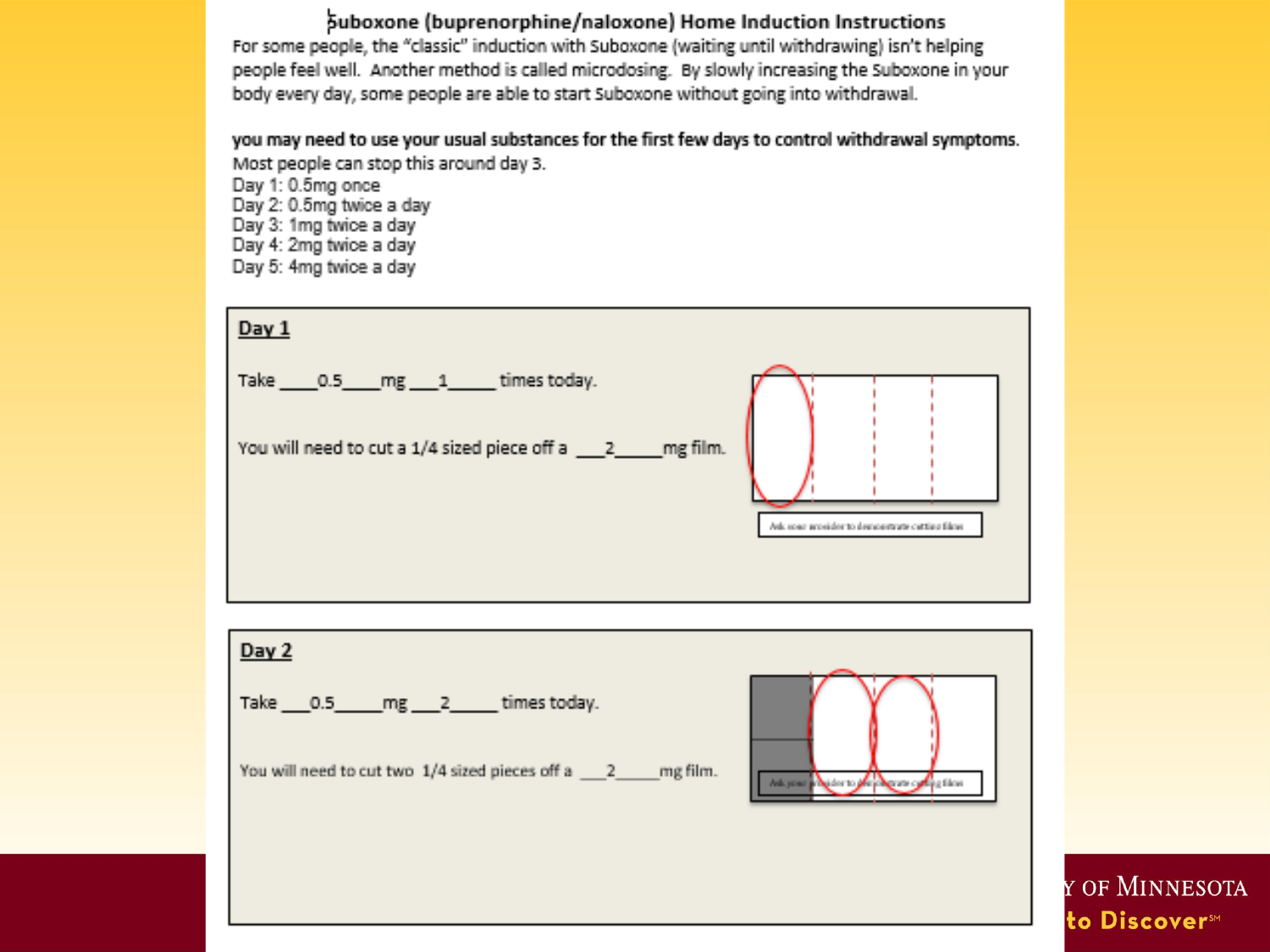| Day 3                                                                       |
|-----------------------------------------------------------------------------|
| Take $1$ mg $2$ times today.                                                |
| You will need to cut a _____2 _____ mg film into _____2 ____ pieces.        |
|                                                                             |
| Day 4                                                                       |
| Take 2_mg 2_times today.                                                    |
| You will take a whole 2 mg film twice today.                                |
|                                                                             |
| NEW FILM prescription:<br>Day 5                                             |
| Take 4 mg 2 times today.                                                    |
| You will take % of a 8 mg film twice today.                                 |
| Day 6:<br>8 mg films<br>take 8 mg 1-2 times a day depending on how you feel |

ITY OF MINNESOTA en to Discover™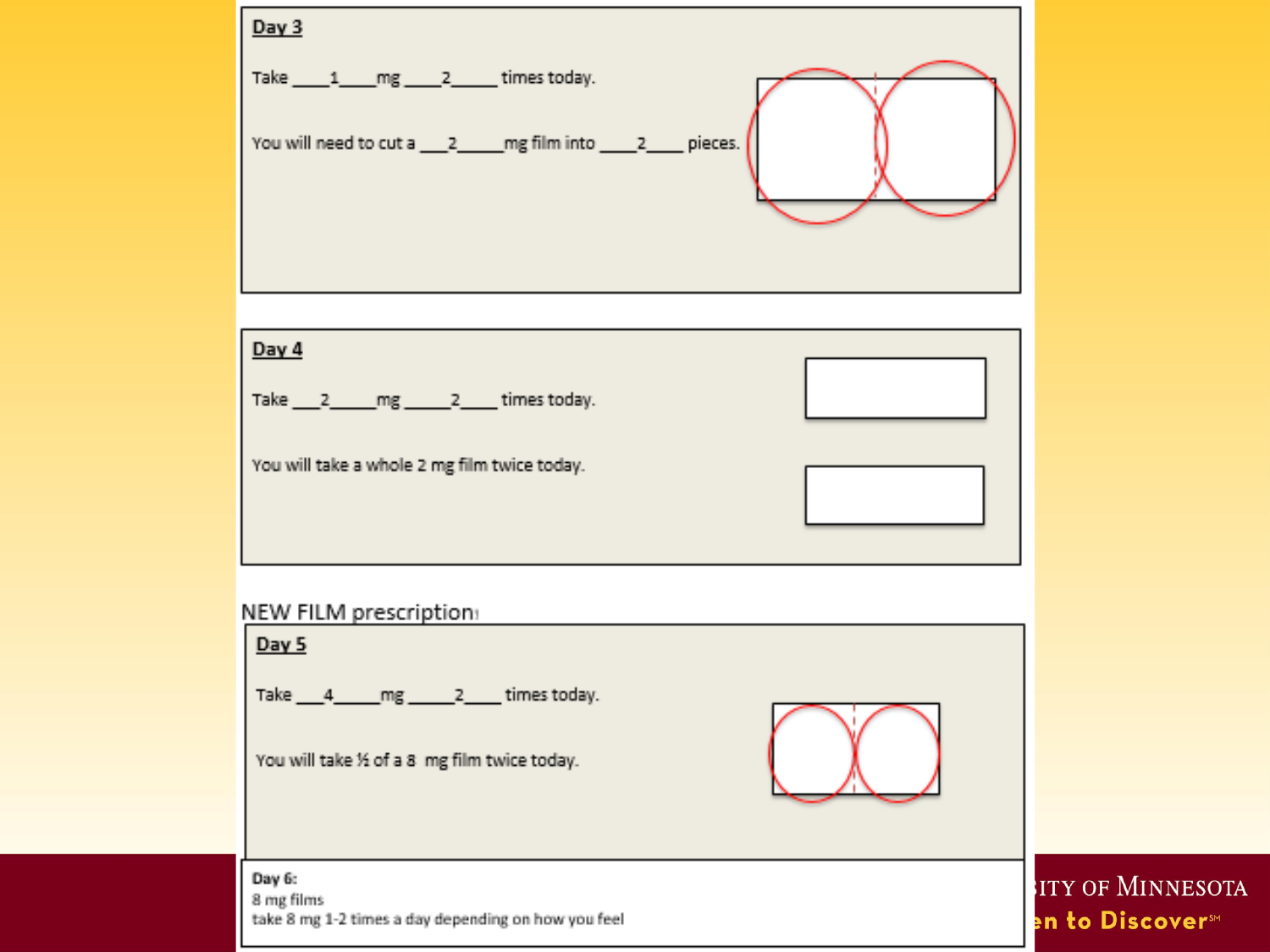#### Provider info:

Day 1: 0.5mg once Day 2: 0.5mg twice a day Day 3: 1mg twice a day Day 4: 2mg twice a day

New script! Day 5: 4mg twice a day Day 6: new script, 8-2 mg films

Script: 2-0.5 mg films, one film a day as instructed, total 4 films, 0 refills

Will need new script for day 5, of 8-2 mg films, 1-2 films daily, total 14 films, 0 refills

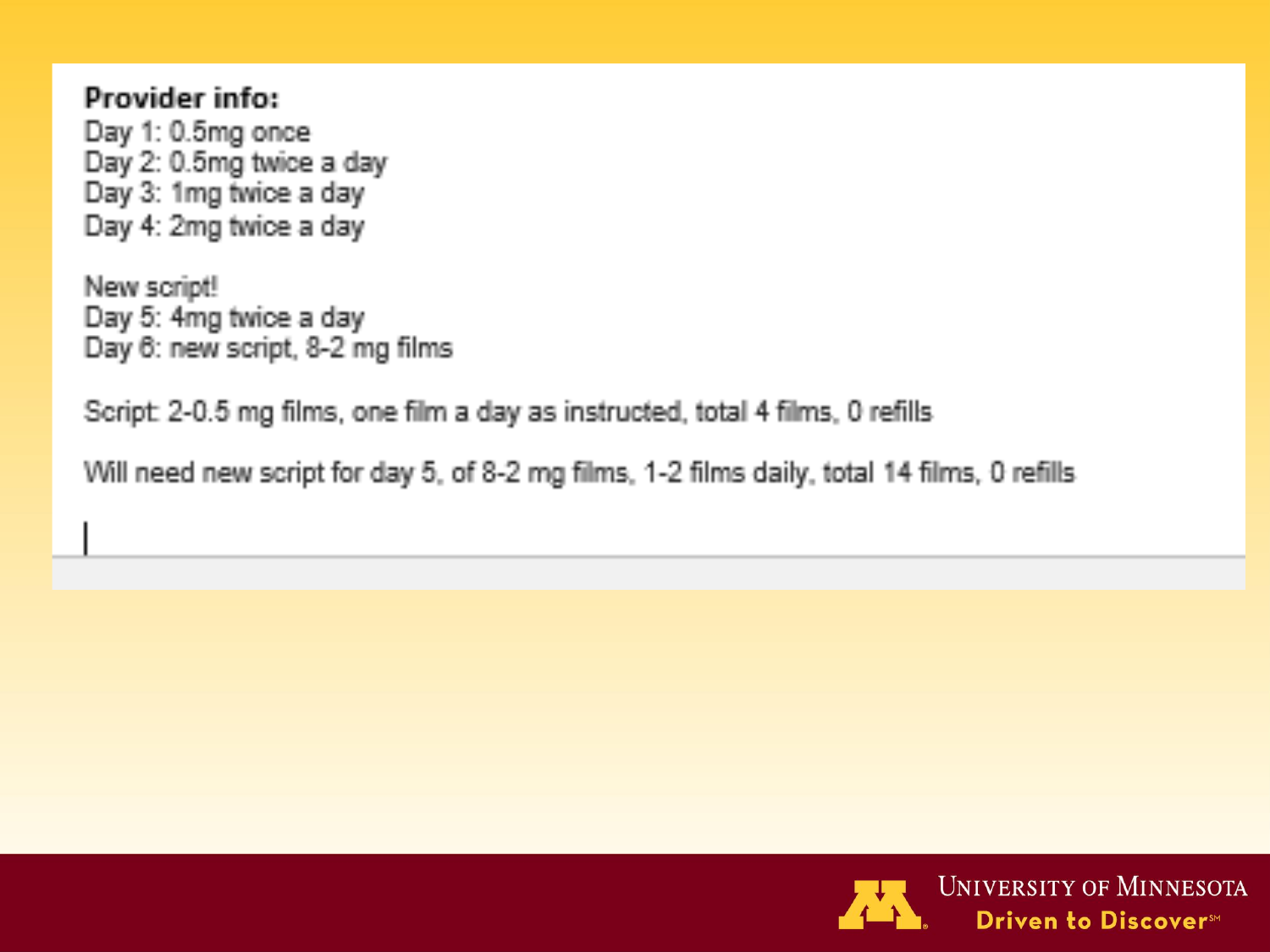# How to increase access to medical care:

### • **Telehealth and bupe**

- Phone increases access to medication
- Requiring Video, face to face, often is a barrier

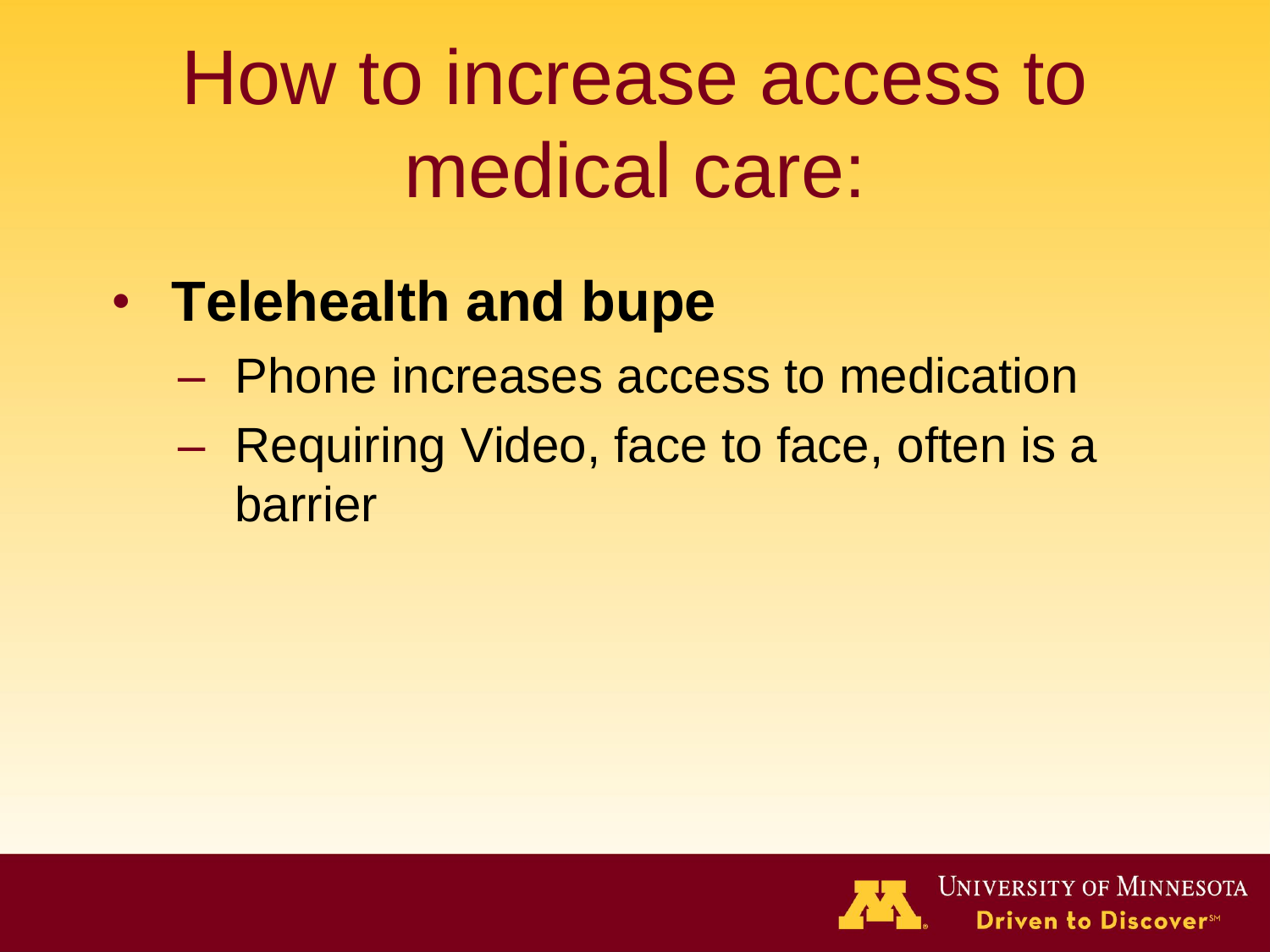### Hep C: increasing access to cure

- Access depends on each individual state's Medicaid restrictions
- Stateofhepc.org
- Minnesota grass roots campaign led to:
	- Removing sobriety restrictions
	- Allowing primary care to treat
	- A Prior Authorization is still required, and leads to delays in access